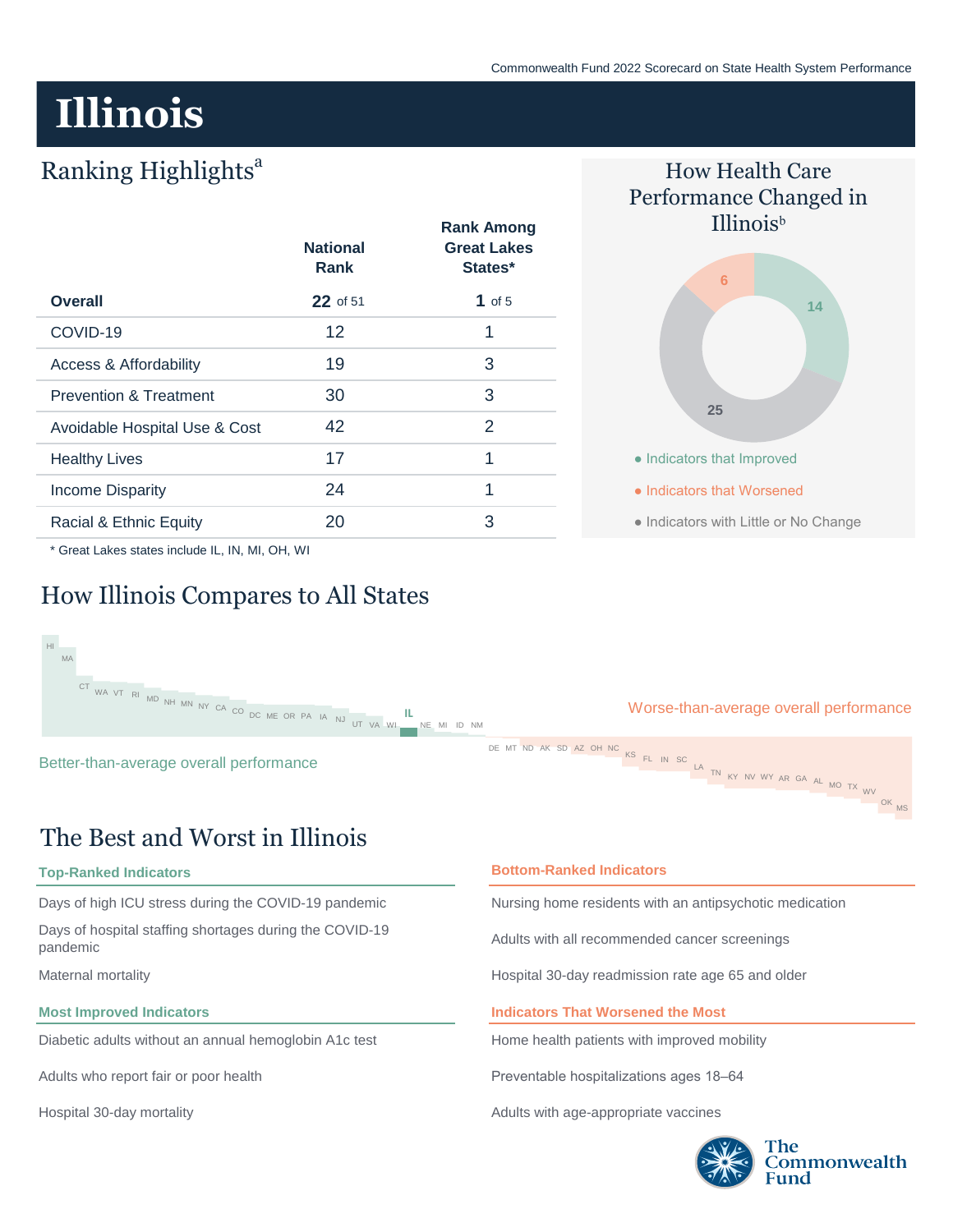## **Table 1. State Health System Performance Indicator Data by Dimension**

| <b>Dimension and indicator</b>                                                                                  | Data<br>year        | <b>State</b><br>rate | U.S.<br>average | <b>Best</b><br>state<br>rate | <b>State</b><br>rank | <b>Data</b><br>year | <b>State</b><br>rate | U.S.<br>average | Change<br>over<br>time <sup>b</sup> |
|-----------------------------------------------------------------------------------------------------------------|---------------------|----------------------|-----------------|------------------------------|----------------------|---------------------|----------------------|-----------------|-------------------------------------|
| <b>Access &amp; Affordability</b>                                                                               |                     |                      | 2022 Scorecard  |                              |                      |                     | <b>Baseline</b>      |                 |                                     |
| Adults ages 19-64 uninsured                                                                                     | 2020                | 10%                  | 12%             | 4%                           | 24                   | 2016                | 9%                   | 12%             | No Change                           |
| Children ages 0-18 uninsured                                                                                    | 2020                | 3%                   | 5%              | 2%                           | 11                   | 2016                | 3%                   | 5%              | No Change                           |
| Adults age 18 and older without a<br>usual source of care                                                       | 2020                | 21%                  | 23%             | 12%                          | 18                   | 2016                | 18%                  | 22%             | No Change                           |
| Adults age 18 and older who went<br>without care because of cost in past<br>year                                | 2020                | 11%                  | 11%             | 6%                           | 29                   | 2016                | 11%                  | 13%             | No Change                           |
| Individuals under age 65 with high out-<br>of-pocket medical costs relative to their<br>annual household income | 2019-20             | 7%                   | 7%              | 3%                           | 17                   | $2016 - 17$         | 8%                   | 9%              | Improved                            |
| Employee total potential out-of-pocket<br>medical costs as a share of state<br>median income                    | 2020                | 10%                  | 12%             | 8%                           | 15                   | 2016                | 10%                  | 11%             | No Change                           |
| People with medical debt                                                                                        | 2020                | 15%                  | 15%             | 2%                           | 25                   |                     |                      |                 |                                     |
| Adults age 18 and older without a<br>dental visit in past year                                                  | 2020                | 32%                  | 35%             | 25%                          | 14                   | 2016                | 35%                  | 34%             | Improved                            |
| <b>Prevention &amp; Treatment</b>                                                                               |                     |                      | 2022 Scorecard  |                              |                      | <b>Baseline</b>     |                      |                 |                                     |
| Adults with all age- and gender-<br>appropriate cancer screenings                                               | 2020                | 63%                  | 69%             | 76%                          | 47                   | 2016                | 66%                  | 68%             | Worsened                            |
| Adults with age-appropriate flu and<br>pneumonia vaccines                                                       | 2020                | 45%                  | 44%             | 54%                          | 22                   | 2016                | 34%                  | 37%             | Improved                            |
| Diabetic adults without an annual<br>hemoglobin A1c test                                                        | 2019                | 12%                  | 8%              | 8%                           | 27                   | 2015                | 18%                  | 17%             | Improved                            |
| Children with a medical home                                                                                    | 2019-20             | 50%                  | 47%             | 57%                          | 23                   | 2016-17             | 51%                  | 49%             | No Change                           |
| Children without a medical and dental<br>preventive care visit                                                  | 2019-20             | 33%                  | 34%             | 23%                          | 23                   |                     |                      |                 |                                     |
| Children who did not receive needed<br>mental health care                                                       | 2019-20             | 14%                  | 19%             | 10%                          | 10                   | 2016-17             | 14%                  | 20%             | No Change                           |
| Children without all recommended<br>vaccines                                                                    | 2020                | 30%                  | 27%             | 14%                          | 40                   | 2016                | 29%                  | 29%             | No Change                           |
| Hospital 30-day mortality                                                                                       | 07/2016-<br>06/2019 | 13%                  | 14%             | 12%                          | 9                    | 07/2012-<br>06/2015 | 14%                  | 15%             | Improved                            |
| Central line-associated bloodstream<br>infections (CLABSI), Standardized<br>Infection Ratio                     | 2020                | 0.799                | 0.857           | 0.419                        | 22                   | 2016                | 0.699                | 0.891           | Worsened                            |
| Hospitals with overall patient<br>experience ratings higher than the<br>national median                         | 2020                | 53%                  | 48%             | 76%                          | 20                   | 2017                | 56%                  | 55%             | No Change                           |
| Home health patients with improved<br>mobility                                                                  | 2019                | 76%                  | 80%             | 87%                          | 41                   | 2016                | 70%                  | 71%             | Improved                            |
| Nursing home residents with an<br>antipsychotic medication                                                      | 2020                | 19%                  | 14%             | 9%                           | 45                   | 2016                | 19%                  | 16%             | No Change                           |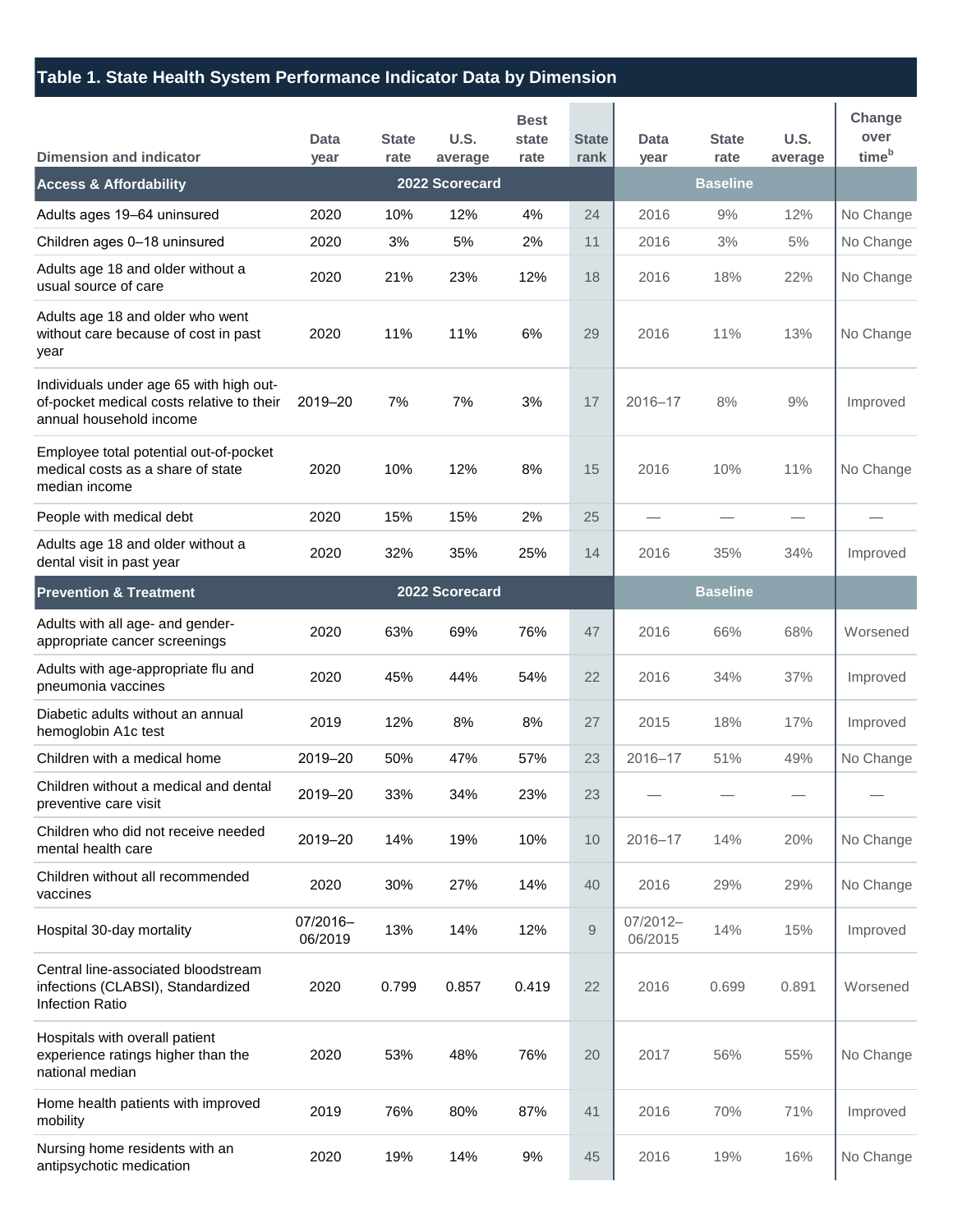## **Table 1. State Health System Performance Indicator Data by Dimension (cont.)**

| <b>Dimension and indicator</b>                                              | Data<br>year | <b>State</b><br>rate | <b>U.S.</b><br>average | <b>Best</b><br>state<br>rate | <b>State</b><br>rank | Data<br>year | <b>State</b><br>rate | <b>U.S.</b><br>average | Change<br>over<br>time <sup>b</sup> |
|-----------------------------------------------------------------------------|--------------|----------------------|------------------------|------------------------------|----------------------|--------------|----------------------|------------------------|-------------------------------------|
| <b>Prevention &amp; Treatment (cont.)</b>                                   |              |                      | 2022 Scorecard         |                              |                      |              | <b>Baseline</b>      |                        |                                     |
| Adults with any mental illness reporting<br>unmet need                      | 2018-19      | 23%                  | 25%                    | 15%                          | 12                   | $2013 - 15$  | 21%                  | 20%                    | Worsened                            |
| Adults with any mental illness who did<br>not receive treatment             | 2018-19      | 53%                  | 56%                    | 43%                          | 20                   | $2013 - 15$  | 53%                  | 56%                    | No Change                           |
| <b>Avoidable Hospital Use &amp; Cost</b>                                    |              |                      | 2022 Scorecard         |                              |                      |              | <b>Baseline</b>      |                        |                                     |
| Potentially avoidable emergency department visits                           |              |                      |                        |                              |                      |              |                      |                        |                                     |
| Ages 18-64, per 1,000 employer-<br>insured enrollees                        | 2019         | 156                  | 137                    | 73                           | 35                   | 2015         | 154                  | 159                    | No Change                           |
| Age 65 and older, per 1,000<br>Medicare beneficiaries                       | 2020         | 145                  | 137                    | 112                          | 38                   | 2016         | 185                  | 185                    | Improved                            |
| Admissions for ambulatory care-sensitive conditions                         |              |                      |                        |                              |                      |              |                      |                        |                                     |
| Ages 18-64, per 1,000 employer-<br>insured enrollees                        | 2019         | $\overline{7}$       | $\overline{7}$         | 6                            | 22                   | 2015         | 5                    | 5                      | Worsened                            |
| Age 65 and older, per 1,000<br>Medicare beneficiaries                       | 2020         | 35                   | 29                     | 16                           | 44                   | 2016         | 47                   | 43                     | Improved                            |
| 30-day hospital readmissions                                                |              |                      |                        |                              |                      |              |                      |                        |                                     |
| Ages 18-64, per 1,000 employer-<br>insured enrollees                        | 2019         | 3                    | 3                      | 3                            | 33                   | 2015         | 3                    | 3                      | No Change                           |
| Age 65 and older, per 1,000<br>Medicare beneficiaries                       | 2020         | 40                   | 33                     | 17                           | 48                   | 2016         | 46                   | 40                     | Improved                            |
| Skilled nursing facility patients with a<br>hospital readmission            | 2016         | 20%                  | 19%                    | 11%                          | 32                   | 2012         | 23%                  | 20%                    | Improved                            |
| Long-stay nursing home residents<br>hospitalized within a six-month period  | 2016         | 17%                  | 15%                    | 5%                           | 34                   | 2012         | 22%                  | 17%                    | Improved                            |
| Home health patients also enrolled in<br>Medicare with a hospital admission | 2019         | 16%                  | 15%                    | 11%                          | 21                   | 2016         | 16%                  | 16%                    | No Change                           |
| Adults with inappropriate lower back<br>imaging                             | 2019         | 68%                  | 68%                    | 57%                          | 26                   | 2015         | 70%                  | 71%                    | No Change                           |
| Employer-sponsored insurance<br>spending per enrollee                       | 2019         | \$5,638              | \$5,354                | \$4,082                      | 31                   | 2015         | \$4,847              | \$4,736                | Worsened                            |
| Medicare spending per beneficiary                                           | 2020         | \$9,936              | \$9,677                | \$6,256                      | 37                   | 2016         | \$9,652              | \$9,342                | No Change                           |
| Primary care spending as a share of total health care spending              |              |                      |                        |                              |                      |              |                      |                        |                                     |
| Ages 18-64 (employer-insured<br>enrollees)                                  | 2019         | 7%                   | 7%                     | 11%                          | 23                   | 2018         | 6%                   | 6%                     | Improved                            |
| Age 65 and older (Medicare<br>beneficiaries)                                | 2020         | 5%                   | 6%                     | 8%                           | 22                   | 2016         | 5%                   | 6%                     | No Change                           |
| <b>Healthy Lives</b>                                                        |              |                      | 2022 Scorecard         |                              |                      |              | <b>Baseline</b>      |                        |                                     |
| Premature deaths from treatable<br>causes per 100,000 population            | 2019-20      | 86                   | 86                     | 60                           | 30                   | 2018-19      | 84                   | 84                     | No Change                           |
| Premature deaths from preventable<br>causes per 100,000 population          | 2019-20      | 163                  | 173                    | 131                          | 17                   | 2018-19      | 155                  | 166                    | No Change                           |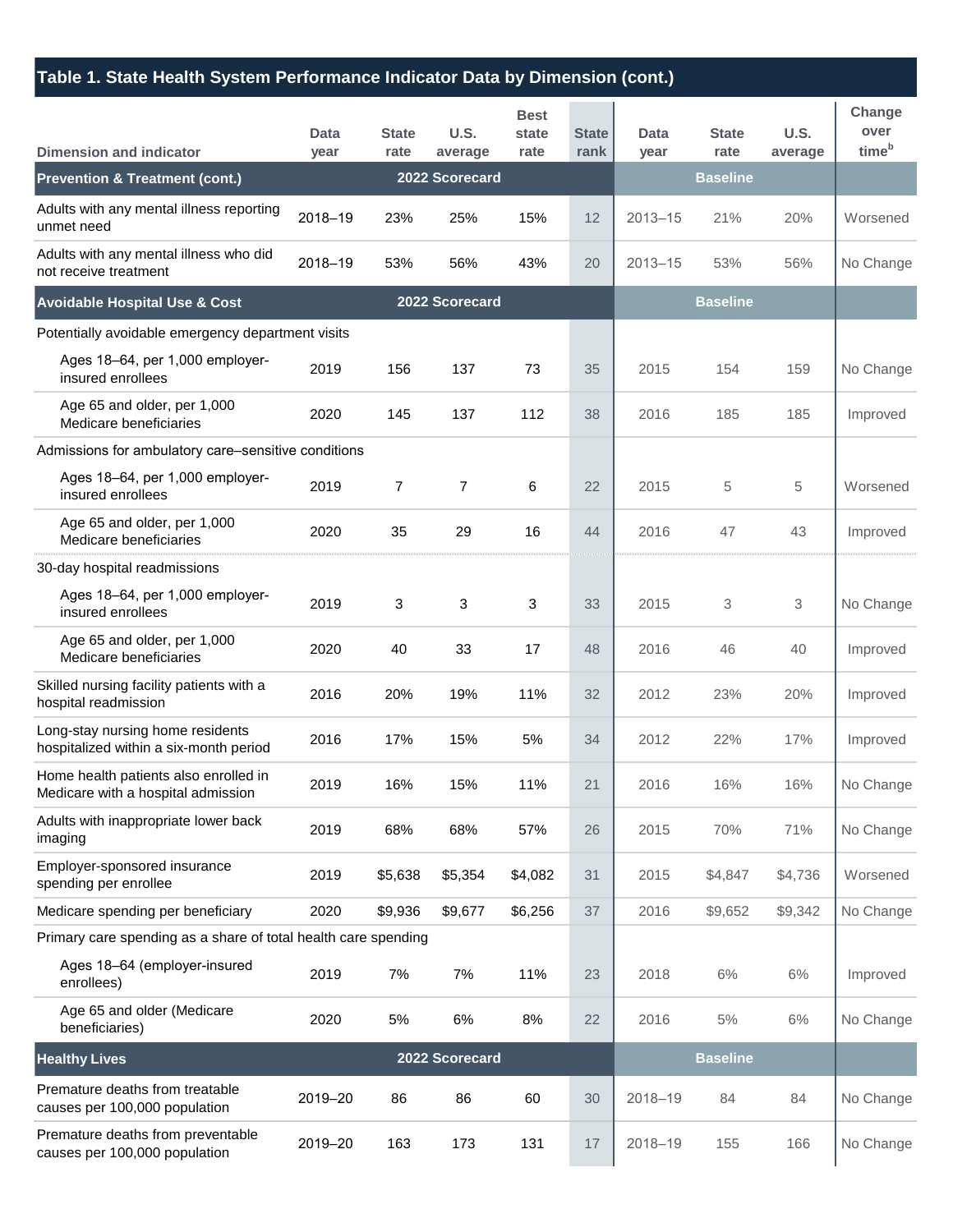## **Table 1. State Health System Performance Indicator Data by Dimension (cont.)**

| <b>Dimension and indicator</b>                                                                                         | Data<br>year | <b>State</b><br>rate | U.S.<br>average | <b>Best</b><br>state<br>rate | <b>State</b><br>rank | Data<br>year | <b>State</b><br>rate | U.S.<br>average | Change<br>over<br>time <sup>b</sup> |
|------------------------------------------------------------------------------------------------------------------------|--------------|----------------------|-----------------|------------------------------|----------------------|--------------|----------------------|-----------------|-------------------------------------|
| <b>Healthy Lives (cont.)</b>                                                                                           |              |                      | 2022 Scorecard  |                              |                      |              | <b>Baseline</b>      |                 |                                     |
| Infant mortality, deaths per 1,000 live<br>births                                                                      | 2019         | 6                    | 6               | 3                            | 24                   | 2015         | 6                    | 6               | No Change                           |
| Maternal deaths while pregnant or<br>within 42 days of termination of<br>pregnancy, per 100,000 live births            | 2019-2020    | 15                   | 22              | 10                           | 5                    |              |                      |                 |                                     |
| Suicide deaths per 100,000 population                                                                                  | 2020         | 11                   | 14              | 6                            | 9                    | 2016         | 11                   | 14              | No Change                           |
| Alcohol-related deaths per 100,000<br>population                                                                       | 2020         | 11                   | 13              | 8                            | 11                   | 2016         | 8                    | 10              | No Change                           |
| Drug overdose deaths per 100,000<br>population                                                                         | 2020         | 28                   | 28              | 10                           | 27                   | 2016         | 19                   | 20              | Worsened                            |
| Adults who report fair or poor health                                                                                  | 2020         | 11%                  | 12%             | 9%                           | 19                   | 2016         | 16%                  | 16%             | Improved                            |
| Adults who smoke                                                                                                       | 2020         | 13%                  | 14%             | 8%                           | 12                   | 2016         | 16%                  | 16%             | Improved                            |
| Adults who are obese                                                                                                   | 2020         | 33%                  | 33%             | 24%                          | 25                   | 2016         | 32%                  | 30%             | No Change                           |
| Children who are overweight or obese                                                                                   | 2019-20      | 33%                  | 32%             | 23%                          | 33                   | 2016-17      | 31%                  | 31%             | No Change                           |
| Adults who have lost six or more teeth                                                                                 | 2020         | 6%                   | 9%              | 5%                           | $\overline{7}$       | 2016         | 8%                   | 10%             | No Change                           |
| State-based public health spending per<br>resident                                                                     | 2019         | \$31                 | \$40            | \$366                        | 31                   |              |                      |                 |                                     |
| COVID-19°                                                                                                              |              |                      | 2022 Scorecard  |                              |                      |              | <b>Baseline</b>      |                 |                                     |
| Adults age 18 and older who are fully<br>vaccinated against COVID-19 and who<br>have a booster dose                    | 2022         | 42%                  | 37%             | 55%                          | 16                   |              |                      |                 |                                     |
| Number of days until 70 percent of the<br>state's population age 12 and older<br>was fully vaccinated against COVID-19 | 2022         | 319                  | 354             | 182                          | 20                   |              |                      |                 |                                     |
| Days of high ICU stress during the<br>COVID-19 pandemic                                                                | 2022         | 0                    | 112             | 0                            | $\mathbf{1}$         |              |                      |                 |                                     |
| Days of hospital staffing shortages<br>during the COVID-19 pandemic                                                    | 2022         | 0                    | 50              | $\mathbf 0$                  | $\mathbf{1}$         |              |                      |                 |                                     |
| Hospital admissions for confirmed<br>COVID-19 cases, per 100,000<br>population                                         | 2022         | 1,278                | 1,443           | 564                          | 19                   |              |                      |                 |                                     |
| Excess deaths associated with<br>COVID-19, per 100,000 population                                                      | 2022         | 309                  | 345             | 110                          | 20                   |              |                      |                 |                                     |
| Deaths from COVID-19 among nursing<br>home residents, per 1,000 beds                                                   | 2022         | 90                   | 94              | 19                           | 22                   |              |                      |                 |                                     |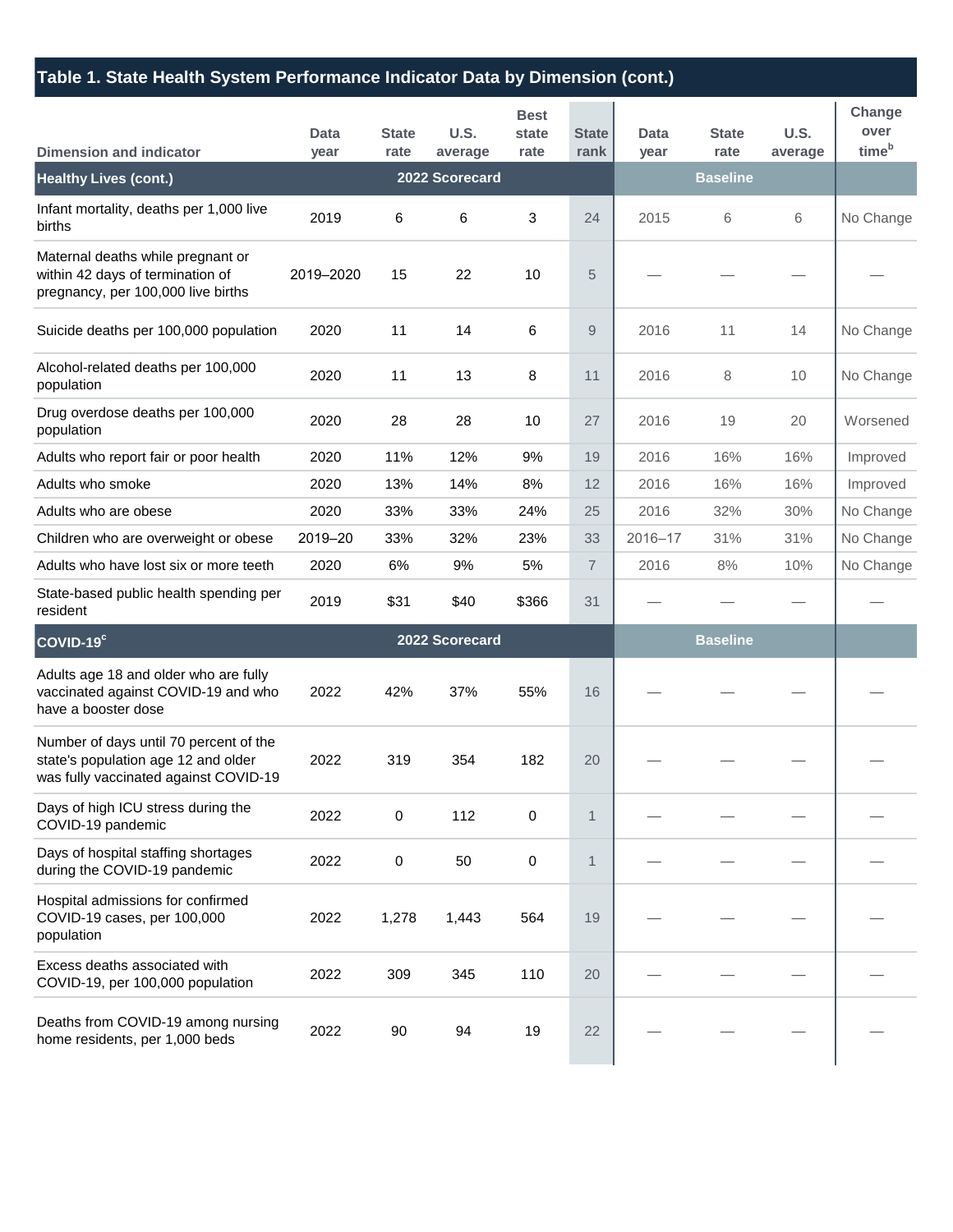| <b>Table 2. State Income Disparity Data</b>                                                                    |              |                                     |                        |                      |                     |                                     |                        |                                     |  |
|----------------------------------------------------------------------------------------------------------------|--------------|-------------------------------------|------------------------|----------------------|---------------------|-------------------------------------|------------------------|-------------------------------------|--|
|                                                                                                                | Data<br>year | Low-<br>income<br>rate <sup>d</sup> | Disparity <sup>e</sup> | <b>State</b><br>rank | <b>Data</b><br>year | Low-<br>income<br>rate <sup>d</sup> | Disparity <sup>e</sup> | Change<br>over<br>time <sup>f</sup> |  |
| <b>Disparity Indicator</b>                                                                                     |              | 2022 Scorecard                      |                        |                      |                     | <b>Baseline</b>                     |                        |                                     |  |
| Adults ages 19-64 uninsured                                                                                    | 2020         | 21%                                 | $-17$                  | 32                   | 2016                | 19%                                 | $-16$                  | Worsened                            |  |
| Children ages 0-18 uninsured                                                                                   | 2020         | 5%                                  | $-3$                   | 18                   | 2016                | 3%                                  | $-2$                   | Worsened                            |  |
| Adults age 18 and older who went without care<br>because of cost in past year                                  | 2019-20      | 23%                                 | $-16$                  | 27                   | $2015 - 16$         | 21%                                 | $-17$                  | No Change                           |  |
| Individuals under age 65 with high out-of-pocket<br>medical costs relative to their annual household<br>income | 2019-20      | 18%                                 | $-16$                  | 22                   | $2016 - 17$         | 21%                                 | $-19$                  | Improved                            |  |
| Adults age 18 and older without a dental visit in past<br>year                                                 | 2018/20      | 46%                                 | $-25$                  | 15                   | 2014/16             | 50%                                 | $-28$                  | Improved                            |  |
| Adults with all recommended cancer screenings                                                                  | 2018/20      | 58%                                 | $-13$                  | 45                   | 2014/16             | 62%                                 | $-8$                   | Worsened                            |  |
| Adults with age-appropriate flu and pneumonia<br>vaccines                                                      | 2019-20      | 30%                                 | $-18$                  | 45                   | $2015 - 16$         | 30%                                 | $-10$                  | No Change                           |  |
| Children without age-appropriate medical and<br>dental preventive care visits in the past year                 | 2019-20      | 43%                                 | $-18$                  | 27                   |                     |                                     |                        |                                     |  |
| Children without all recommended vaccines                                                                      | 2020         | 40%                                 | $-19$                  | 37                   | 2016                | 32%                                 | $-10$                  | Worsened                            |  |
| Adults who report fair or poor health                                                                          | 2019-20      | 26%                                 | $-18$                  | 21                   | $2015 - 16$         | 27%                                 | $-20$                  | Improved                            |  |
| Adults who smoke                                                                                               | 2019-20      | 22%                                 | $-12$                  | 8                    | $2015 - 16$         | 21%                                 | $-11$                  | Worsened                            |  |
| Adults who are obese                                                                                           | 2019-20      | 36%                                 | -6                     | 20                   | $2015 - 16$         | 35%                                 | $-6$                   | Worsened                            |  |
| Adults who have lost six or more teeth                                                                         | 2019-20      | 12%                                 | -8                     | 8                    | $2015 - 16$         | 13%                                 | $-7$                   | No Change                           |  |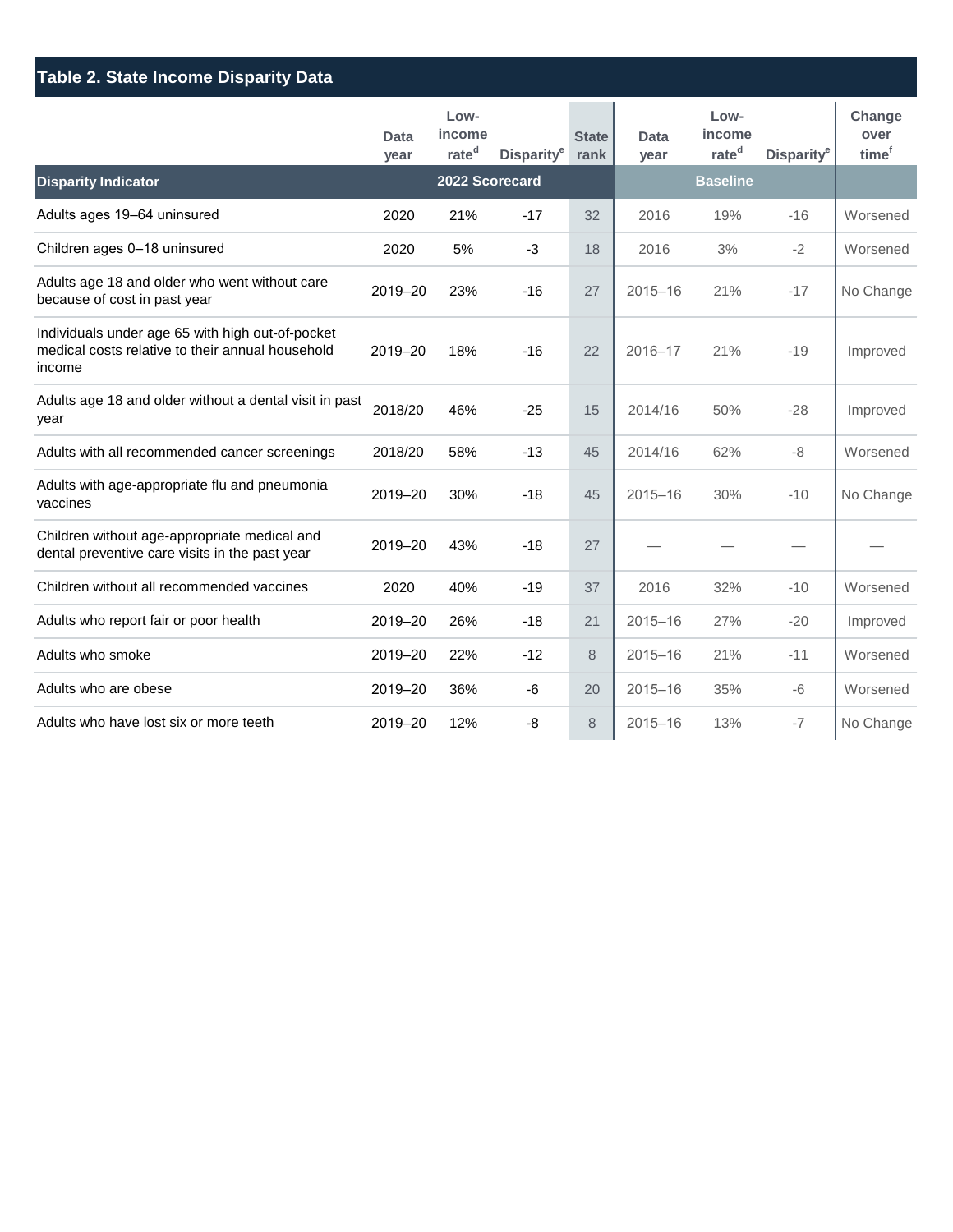## **Table 3. State Racial and Ethnic Health Equity Performance Summary Data<sup>g</sup>**

Health System Performance Score & State Rank Among Population Group reproduced here from the 2021 State Equity Scorecard

|                                                              | <b>Percentile Score</b><br>$(1 - 100)$ | <b>State Rank Among</b><br><b>Population Group</b> |
|--------------------------------------------------------------|----------------------------------------|----------------------------------------------------|
| American Indian and Alaska Native People                     |                                        |                                                    |
| Asian American, Native Hawaiian, and Pacific Islander People | 73                                     | 14 of 23 states                                    |
| <b>Black People</b>                                          | 18                                     | 28 of 38 states                                    |
| Latinx/Hispanic People                                       | 45                                     | 13 of 42 states                                    |
| White People <sup>h</sup>                                    | 79                                     |                                                    |

From: *Achieving Racial and Ethnic Equity in U.S. Health Care: A Scorecard of State Performance,* Commonwealth Fund, Nov. 2021.

### **Table 4. State Racial and Ethnic Health Equity Performance Measure Data<sup>g</sup>**

|                                                                                                                                      | Data<br>year | U.S.<br>total | <b>AIAN</b><br>people | <b>AANHPI</b><br>people | <b>Black</b><br>people | Latinx/<br><b>Hispanic</b><br>people | White<br>people |
|--------------------------------------------------------------------------------------------------------------------------------------|--------------|---------------|-----------------------|-------------------------|------------------------|--------------------------------------|-----------------|
| <b>Health Outcomes</b>                                                                                                               |              |               |                       |                         |                        |                                      |                 |
| Mortality amenable to health care, deaths per 100,000<br>population                                                                  | 2019-20      | 87            |                       | 42                      | 184                    | 63                                   | 75              |
| Infant mortality, deaths per 1,000 live births                                                                                       | 2018-19      | 6             |                       | 4                       | 12                     | 6                                    | 5               |
| Breast cancer deaths per 100,000 female population                                                                                   | 2019-20      | 19            |                       | 11                      | 31                     | 12                                   | 20              |
| Colorectal cancer deaths per 100,000 population                                                                                      | 2019-20      | 13            |                       | 8                       | 20                     | 10                                   | 14              |
| 30-day hospital readmissions among Medicare<br>beneficiaries age 65 and older, per 1,000 beneficiaries                               | 2019         | 38            |                       |                         | 85                     |                                      | 42              |
| Adults ages 18 and older who smoke                                                                                                   | 2019-20      | 15%           | 29%                   | 8%                      | 18%                    | 9%                                   | 14%             |
| Adults ages 18-64 who are obese (BMI >= 30)                                                                                          | 2019-20      | 32%           |                       | 13%                     | 42%                    | 35%                                  | 31%             |
| Adults who have lost six or more teeth                                                                                               | 2018/20      | 9%            |                       |                         | 13%                    | 5%                                   | 7%              |
| <b>Health Care Access</b>                                                                                                            |              |               |                       |                         |                        |                                      |                 |
| Adults ages 19-64 uninsured                                                                                                          | 2020         | 12%           |                       | 9%                      | 13%                    | 22%                                  | 6%              |
| Children ages 0-18 uninsured                                                                                                         | 2020         | 5%            |                       | 2%                      | 4%                     | 5%                                   | 3%              |
| Adults age 18 and older who went without care because<br>of cost in past year                                                        | 2019-20      | 12%           |                       | 15%                     | 13%                    | 21%                                  | 9%              |
| Insured individuals under age 65 with high out-of-pocket<br>medical costs relative to their annual household income                  | 2019-20      | 6%            |                       | 6%                      | 6%                     | 6%                                   | 6%              |
| Adults age 18 and older without a usual source of care                                                                               | 2019-20      | 23%           | 23%                   | 28%                     | 19%                    | 34%                                  | 16%             |
| <b>Health Care Quality and Service Use</b>                                                                                           |              |               |                       |                         |                        |                                      |                 |
| Hospital admissions for ambulatory care-sensitive<br>conditions, Medicare beneficiaries age 65 and older, per<br>1,000 beneficiaries | 2019         | 39            |                       |                         | 76                     |                                      | 46              |